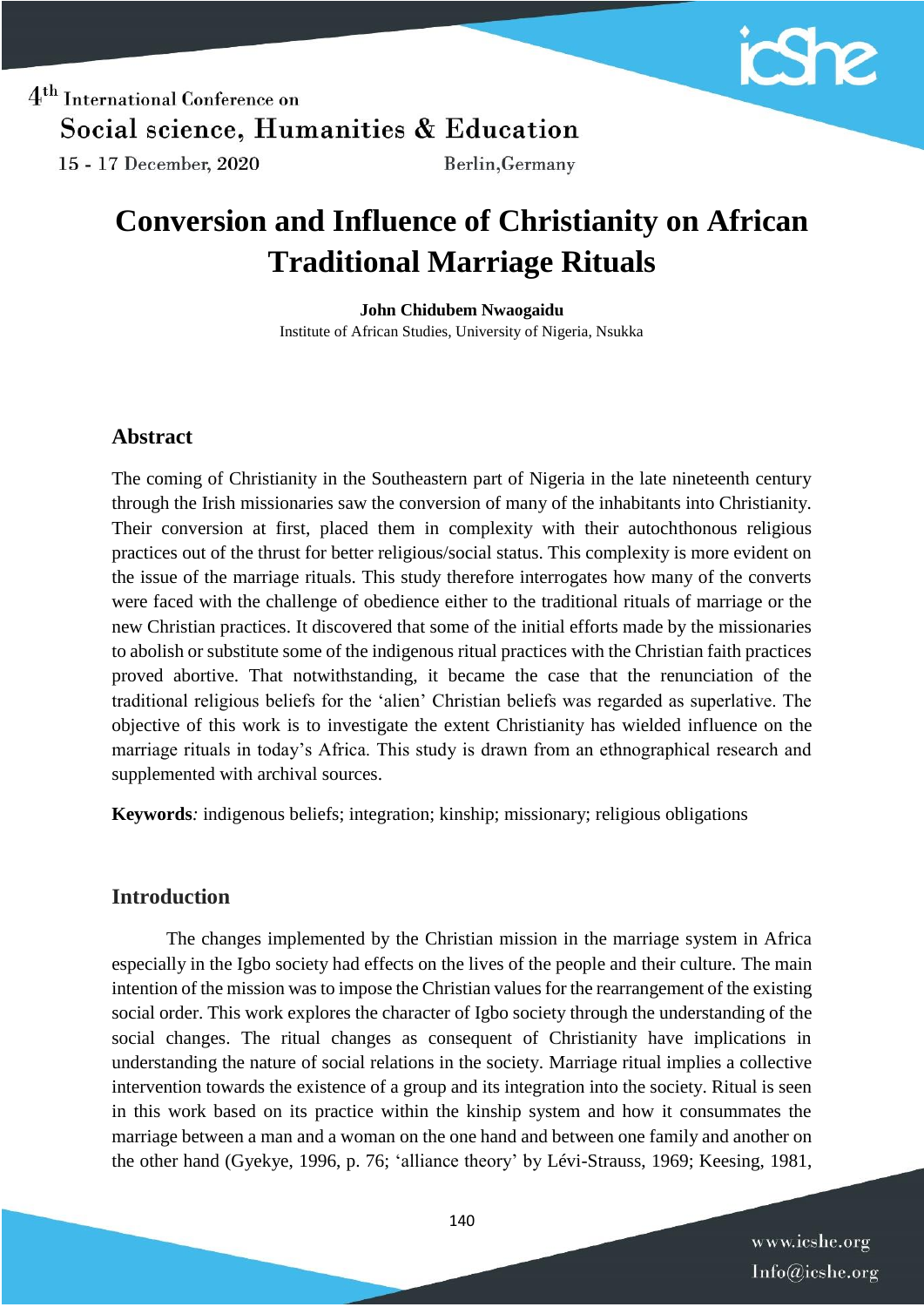

15 - 17 December, 2020

Berlin, Germany

p. 251). Thus the importance of ritual is envisaged by its performance. The performance of marriage rituals especially in Africa establishes the social relationships and compels the performers to keep to the rules imposed by the system of exchanges.

The collected data under scrutiny in this work were supplemented by those examined in missionary archives in Dublin, Ireland. The validity of the analysis was greatly enhanced by the author's native knowledge of Igbo society and culture and his professional expertise in the Roman Catholic doctrine. Drawing on major social anthropological theories, the study emphasizes how by participating in ritual performances the individual tends to transform him/herself into a relational entity beyond his/her spatial reality. The rituals also ensure the reproduction of social and cosmological relationships by setting into motion the processes of transfer, in which the individual is bound up and to which he is subordinated.

The work as such examines the transformative impact of Christianity on the Igbo understanding and valuation of such ritual actions. Whereas the African traditional ritual of marriage remains to be valued, there is also is an acute conflict between the Christian and non-Christian Igbo understanding of the meaning of the ritual (Eller, 2007, p. 250). Indeed, profound discussions took place in Igbo society and beyond about the differences between Christian morality, theology and ontology, on the one side, and the Igbo socio-cosmological understanding of affinity embedded in holistic ancestral and spiritual relationships, on the other. The highly perceptive examination of these conflicts informs the carefully considered plea to integrate the precepts of global Catholicism and those of Igbo holism into a common system of thought and values. This idea therefore gives convincing and important study of this sort a relevance extending beyond that of a single particular case.

#### **Conversion and Traditional Religious Obligation**

Following the coming of Christianity in the Southeastern part of Nigeria in the late nineteenth century through the Irish missionaries, many of the inhabitants of the land were converted to Christianity. Their conversion at first placed them in complexity with their autochthonous religious practices out of the thrust for better religious/social status (Turner, 2008 p. 167). This complexity could be related to the issue of the marriage ceremonies. Many of the converts were faced with the challenge of obedience either to the traditional rituals of marriage or the new Christian practices. Some of the initial efforts made by the missionaries to abolish or substitute some of the indigenous ritual practices with the Christian faith practices proved abortive. That notwithstanding, it became the case that the renunciation of the traditional religious beliefs for the 'alien' Christian beliefs was regarded as conversion.

Aware of the fact that conversion is a complex process; different fields of study have understood it in their various ways. For the purpose of this study, conversion is view as a periodical break with the past experience in order to embrace another dimension of the present, and with the hope of constructing a new identity. When a new identity is constructed, one sees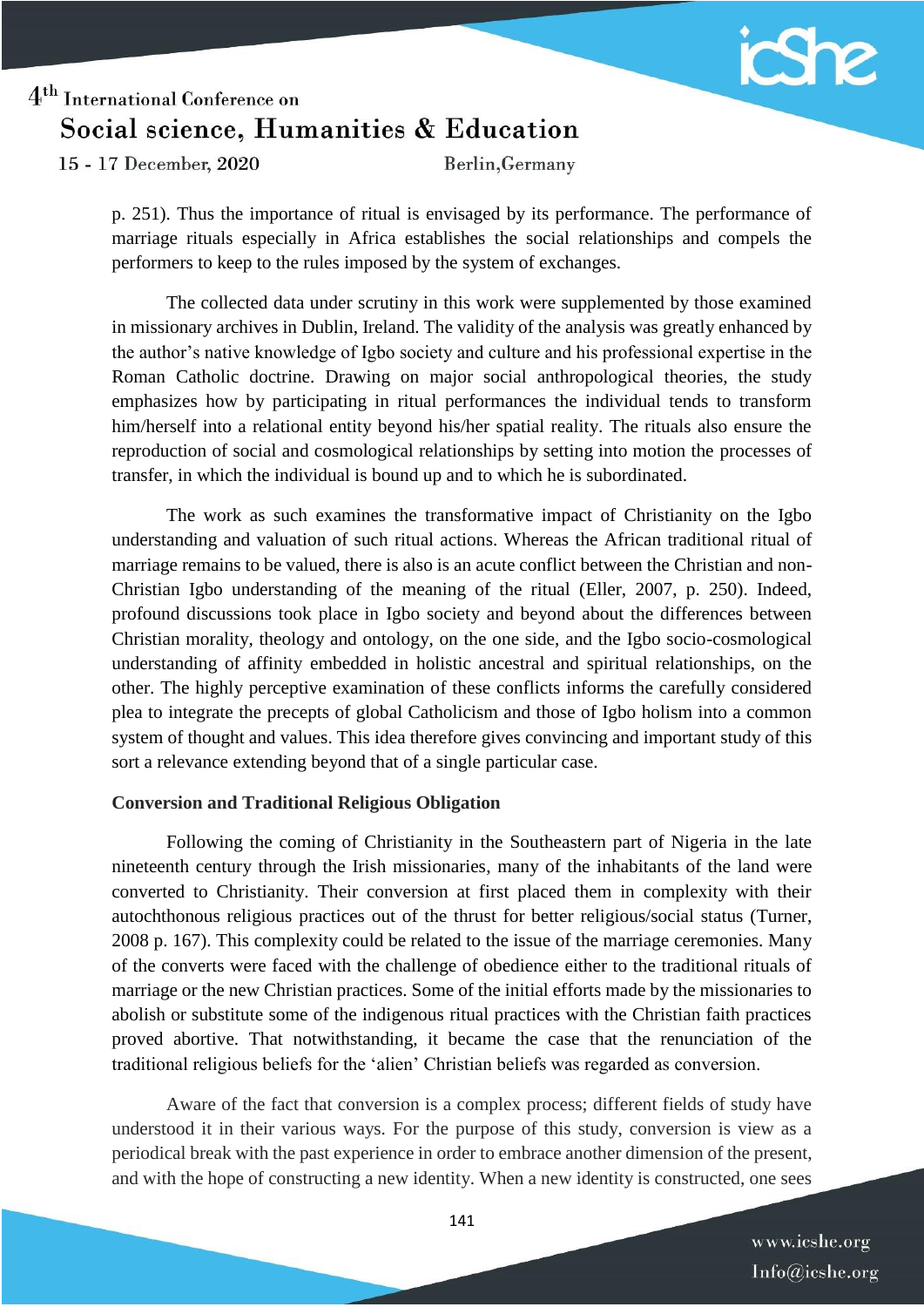

15 - 17 December, 2020

Berlin, Germany

it as a religious transformation that engages the individual within the group into seeking a new experience as well as further expectations (Rambo, 1993, pp. 2 & 170). However, the transformation could be associated with many factors, which could be induced by sociocultural, economic benefits or religious experiences. In either case, the transformation may not be said to be final because of the met and unmet expectations. It is not surprising to identify that most of the early Igbo converts to Christianity were motivated out of the gains established through education and its opportunities like employment and enhanced social status (Okorocha, 1987, pp. 234-235). Some of the gains were unfortunately short-lived because of certain impositions that might not have augured well with the traditional religious practices.

The conversion approach made the missionaries to condemn some religious practices such as *Ozo* title cult; engaging in a customary 'second burial' (that was the name given by the missionary to the funeral rituals after the burial has taken place) or participating in it; living with a woman before Christian wedding or marrying more than one wife (polygamy). Although the missionaries failed to realize the socio-political roles and cultural rights these practices have in the indigenous society, they were mistakenly or unknowingly condemned as 'paganism'. Clarke (1980) notes that "the customs and practices of the local people were regarded as being positively anti-Christian and the measures taken by the missionaries themselves to stamp out these habits are evidence of this" (p. 55). This attitude was because of they did not understand well the Igbo cosmology, which would have helped in integrating some of those indigenous practices to Christian religion.

Igbo holistic understanding of the universe of man (i.e. the constant interaction between the visible and invisible world (Eboh, 1993, p. 226; Nwaogaidu, 2013, p. 12) was a serious hindrance to a wholehearted conversion of most Igbo people to Christianity. Because this understanding is deeply rooted in the life of the people, it has remained difficult to be influenced by Christian thoughts. Paris (1995) made the point quite clear when he remarked that:

> The impact of modernity has not dissipated the power of these understanding. Even among the most sophisticated contemporary urban dwellers in Africa, these traditional worldviews are revealed in such familial and communal rituals as naming ceremonies, rites of passage, marriage betrothals, funeral traditions, and reverence for elders, to mention only a few (p. 34).

Though conversion tried to weaken the individual cohesion to the traditional cultural beliefs, but there is always a tension in this process because of the conflicting beliefs. The inability to surmount the conflicts often results to double standards of beliefs, which are sometimes seen among many African Christians. Following the attitudes of many African Christians, Parratt (1995) remarks that; "for the African the real world is one of the continuity of existence as exemplified in his or her relationship to ancestors. Christianity has demanded the renunciation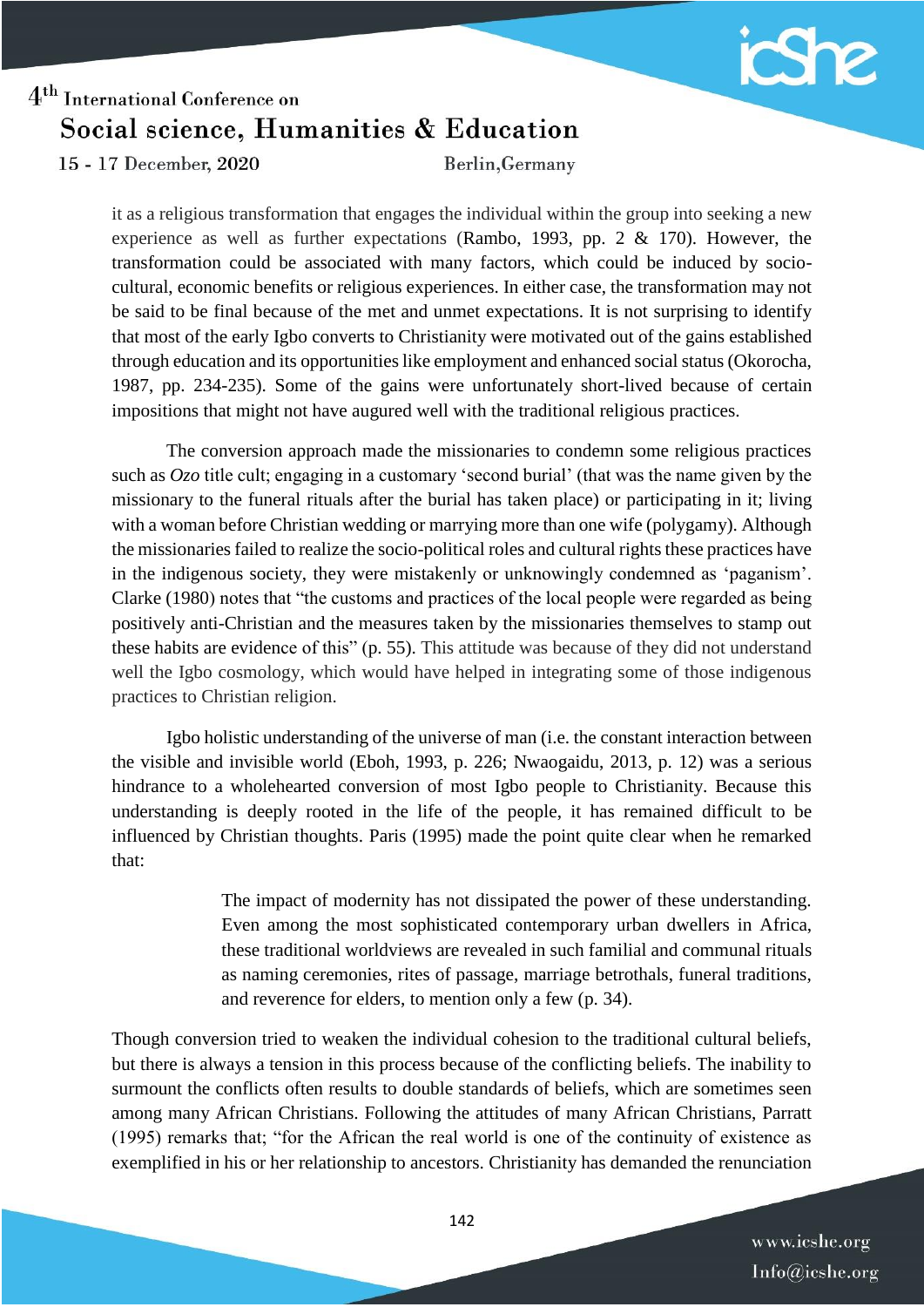

15 - 17 December, 2020

Berlin, Germany

of this relationship, but it has failed to replace it with anything equally real" (p. 108). This situation has been the consequence of double standard in Christian belief as one observes among some Igbo people. Many Christians in Igboland constantly rely on the traditional cosmology in their social relations. It is not uncommon to witness some people who supposed to be Christians but at the same time revert to traditional religious practices in some other occasions. This is because they believe that Christianity may not offer them all their existential appeals. They rather pay double allegiance both to Christianity and the traditional religious beliefs (Okorocha, 1987, pp. 261-262). Some situations that can warrant this attitude may include sickness, perceived dangers of calamity, fruitless marriage, misfortunes, protection from enemies, fear of evil forces etc. Africans believed that these situations could be avoided through traditional ritual forms of primal religious beliefs. This double-standard attitude also plays out in the marriage ritual bonds, which some believed that the traditional religious bond might be more efficacious than the Christian marriage vows. This conviction emanates from the fact that the traditional ritual bond instills fear and thereby induces its observance to the latter. Therefore, even though the conversion may not have been in-depth, yet it left much to be desired for an authentic free choice to faith conviction.

#### **Irish Missionary Approach**

The major influence of the missionaries in Africa lies not actually on the 'moral probity' or 'spiritual plenitude', but rather on the social and economic impacts their mission had on the continent (Ayandele, 1966, p. 4; Ajayi, 1965, p. 15; Ekechi, 1972, p. 23). The Irish missionaries (represented in this work by Father Leon Lejeune and Bishop Shanahan) took the control of the villages through their philanthropic spirit of charity. As such, the local chiefs or the village heads were unable to override the social impacts of missionaries on the villagers, but rather joined in the crusade because of the material benefits (Ayandele, 1966, p. 171). Consequently, the dictates of the mission became sovereign to the cultural norms. For instance, the missionaries exalted the position of individual rather than the community or the family where the social structure revolves, thereby renouncing the fundamental aspect of the kinship relations (Ayandele, 1966, p. 330). It then follows that the exaltation of the individual positions endangered the solidarity of the community and the relationship to the ancestors. In fact, it placed the people of the same kinship in conflict, because those who accepted the Christian faith tried to cut themselves from the communal ritual practices. Here Onuh (1992) remarks that through the missionary approach:

> The Christians were separated and segregated from their kit and kin who were traditionalist, in order not to be ensnared into traditional religious practices. This strategy, however succeeded in estranging the Christians from their traditional culture, and thereby paved a way for the consequences which one observes among Christians in Igboland today (p. 110).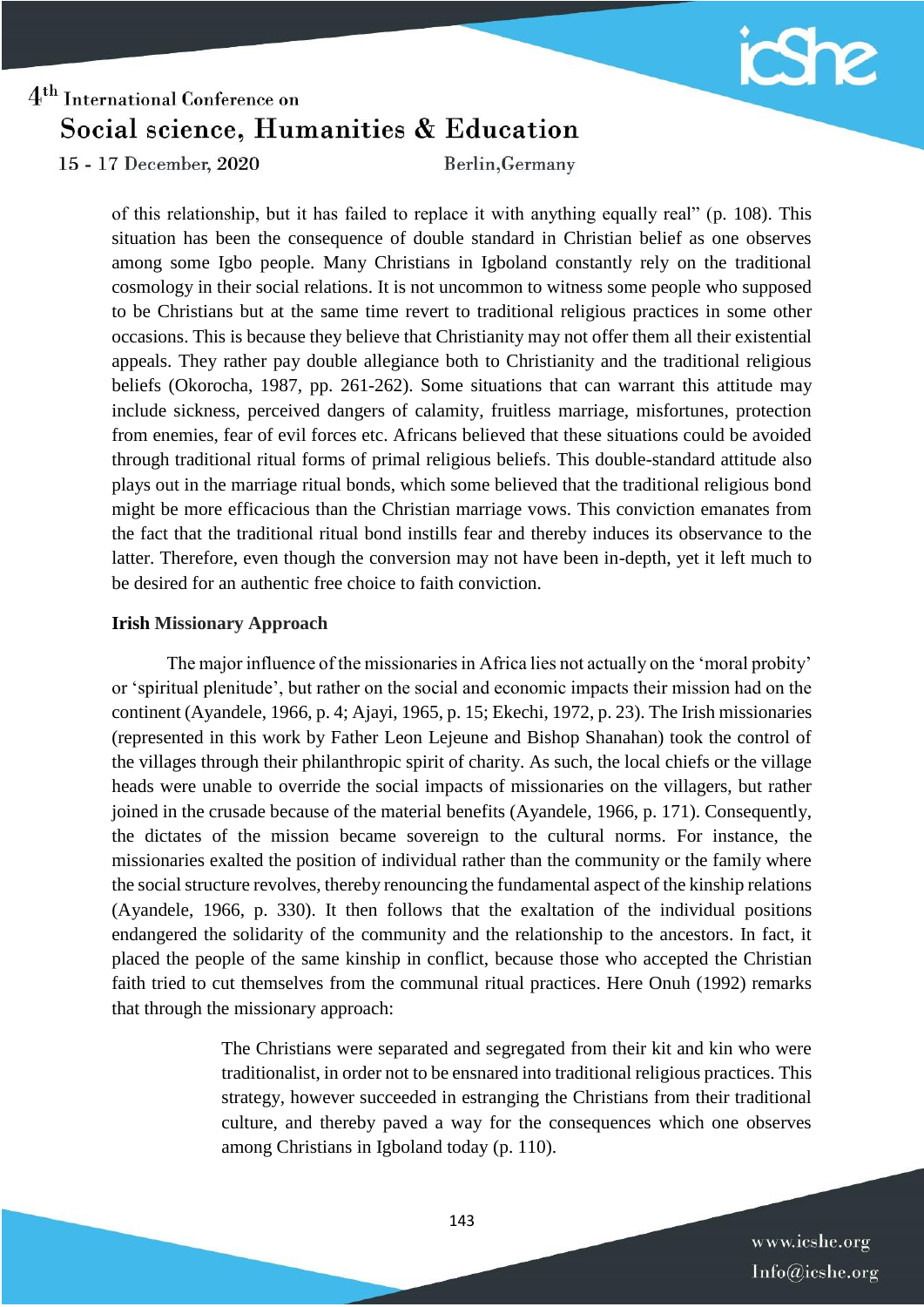

15 - 17 December, 2020

Berlin, Germany

One would say that even though most of the missionaries did not directly involve themselves in the kinship conflicts and the condemnation of the traditional rituals, yet they helped in the making of the zealous Igbo Christians who saw everything as bad in their old traditional religion. These zealous Christians openly condemned the traditional customs and laws, which were not in conformity with the Christian teachings (Ekechi, 1972, p. 36). It is on this note that Onwuejeogwu (1981) comments that:

> The encouragement of the destruction of traditional objects of worship spread out over all Igboland. In this operation, the educated Christians, who were mostly teachers and pastors, were used. They condemned the traditional title system, marriage, rituals, songs, arts and labeled them things of Satan (p. 175).

The encouragement obviously paved the way for the new converts in renouncing and destroying their old religious beliefs just to prove their faith in the new-found religion.

Subsequently, the construction of church as an extended family of God's people also had effect on the traditional kinship system in Africa. The Christian family became a structure in which the members saw themselves as belonging and united in one faith. They believed in one common descent because all came from one father and mother (i.e. Adam and Eve). Therefore, the ultimate value of this relationship was solidarity, which formed a structure of supportive network. This structure was a tool for conversion.

#### **Lejeune's and Shanahan's Approaches Compared**

In the early twentieth century, the situation was that most Igbo converts to Christianity were very reluctant to enter into marriage based on the Christian rituals alone. This was because on the one hand it might limit them from the rights they have over their women and on the other hand it might prevent them from the privileges of sustaining their patrilineal system through many wives in case of childless or no-male child marriage. From the findings, most Christians with childless marriage later lost their faith in Christianity by marrying new wives in order to beget children. It was on that basis that Bishop Shanahan in his 'Relatio Extra Ordinaria' lamented that "almost all the married couples without children are breaking up" (Shanahan, 1927). As a result, Shanahan concluded that the better way of making the people appreciate the value of marital life would be through education.

Education was however applied as the major strategy for proper conversion and integration. This method has already been employed by Fr. Leon Lejeune. In view of the traditional obstacles in Igbo culture especially the difficulty of renouncing the traditional cults, Lejeune rightly understood that education would be the quickest means of conversion and integration. He therefore ensured the alliance of the church with the government as a means of evangelization. This method was categorized as 'chapel-school method of evangelization' (CSSp Archives, 1900). In other words, the rapid progress of Christian faith would be the wide-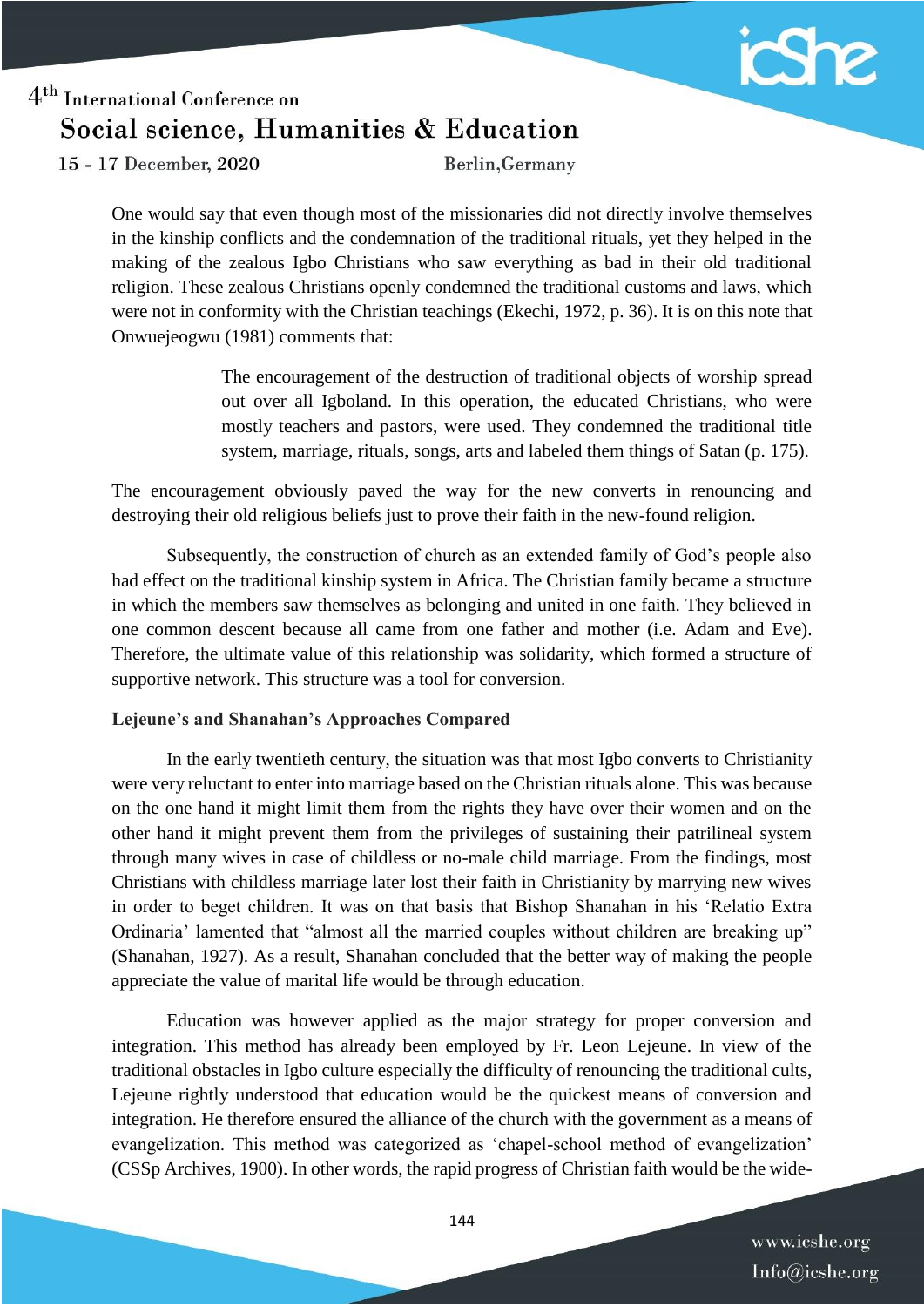

15 - 17 December, 2020

Berlin, Germany

spread system of schools. While Lejeune's approach was basically school education, Shanahan also incorporated a socio-cultural integration.

Bishop Shanahan, who first arrived the Eastern Nigeria in 1902, truly understood the need for integral conversion through respect for other people's culture and customs. For him, the indigenous beliefs must be handled with care in order not to inflict the very heart of the people and making them irreligious (Jordan, 1971, p. 116; Roe, 1989, p. 82). Emphasizing on Shanahan's missionary approach, Roe (1989) also notes that "if missionaries undermined a people's sense of the sacred in their own tradition then they were also undermining the foundation on which they hoped to build a Christian edifice later" (p. 82). The understanding of this issue raised by Roe would make the people to realize the Christian motive of marriage and the significant of the values it bestows on the couples. Awareness of this fact through education and cultural assimilation became one of the missionary instruments of integration into Christian beliefs by Bishop Shanahan.

The question for further research remains how far did education and cultural assimilation help in the conversion process? In the early period of mission, one would realize that the mainstream of the society such as the elders, the nobles were not sufficiently ready to embrace school education because they did not find it honorable being under the missionaries; instead the downstream such as the young ones, the outcasts, the weak were the beneficiaries. At the time the higher classes of community realized their failures, the lower class people have secured for themselves positions within the missionary circle but still they lacked authority within the cultural community. In fact, this divide was the initial obstacle to cultural integration. This was because the society was still controlled by the elders who see the missionaries as interfering to their cultural heritage and would not like to witness what they might regard as collapse of indigenous beliefs in their own life-time. They rather sort for their preservation.

#### **Christianity and African Marriage Ritual**

According to the Christian belief, marriage is a sacrament of a new covenant with Christ. Sacrament is ritual sign which gives grace to the person who receives it. This implies that marriage is not an empty action, rather it is an action embodied with meanings. It is an action of Jesus Christ in his church (CCC. no.1603). As a sacred union, marriage becomes a medium through which a wedded couple fully commits to each other in order to receive the grace of God. The church's understanding of the sacredness of marriage is founded on the creation narrative in the Book of Genesis: "The Lord said: it is not good that the man should be alone; I will make him a helper […]. Therefore a man leaves his father and his mother and clings to his wife and they become one flesh" (Genesis 2:18, 24). It then follows that the Christian marriage is between one man and one wife. This idea of marriage is in sharp contrast with the traditional conception of marriage in Africa, where the marriage is between two families and descent groups.

> www.icshe.org Info@icshe.org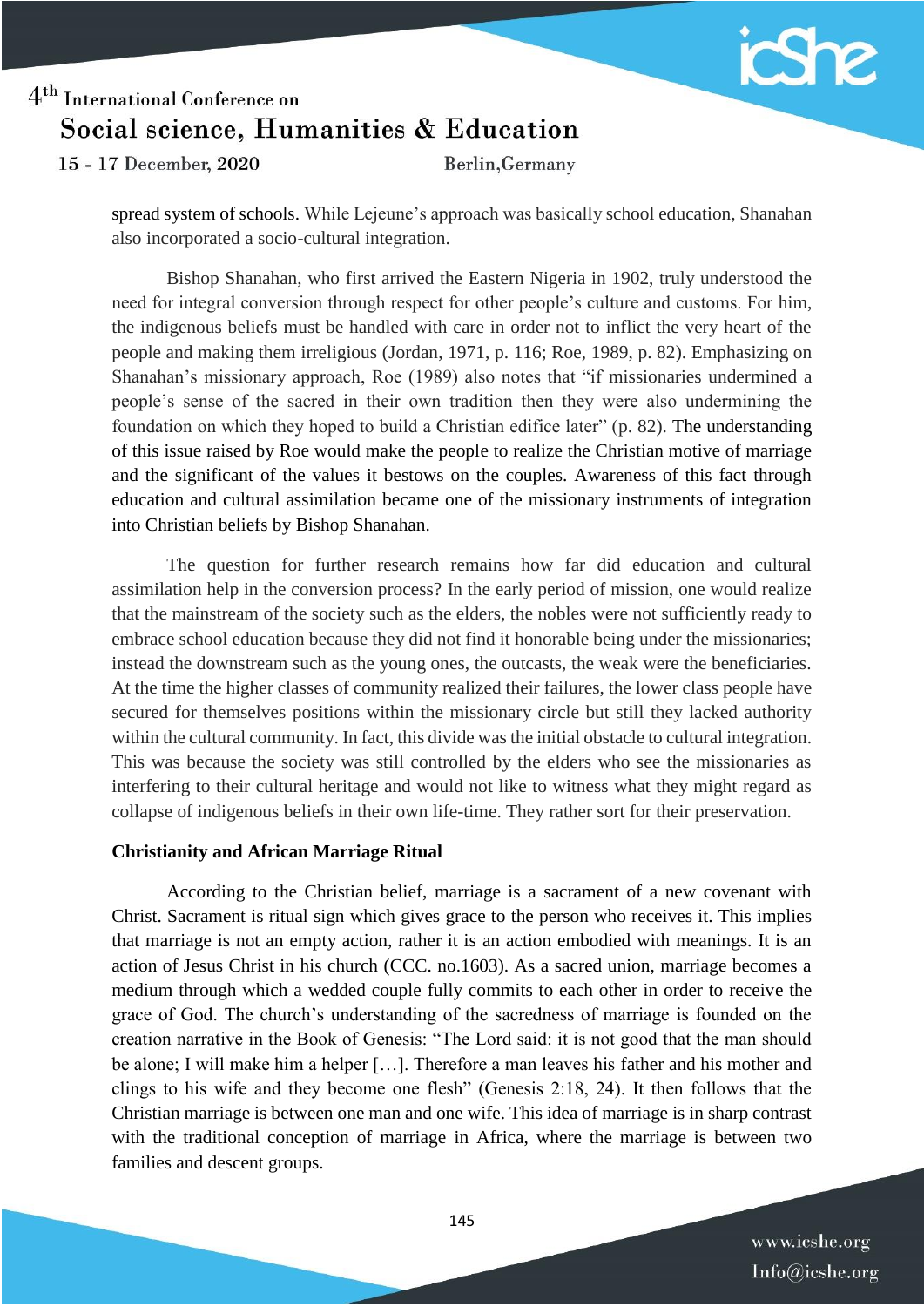

15 - 17 December, 2020

Berlin, Germany

Consequently, the marriage ritual procedures in Africa have witnessed major Christian influence. Radcliffe-Brown (1950) aptly states that:

> As the Church steadily increased in power and in control of social life, marriage became the concern of the Church and was regulated by Canon law. There was a new conception that in marriage the man and woman entered into a pact with God (or with His Church) that they would remain united till parted by death. The marriage was under the control of the Church; matrimonial cases were dealt with in the ecclesiastical courts (p. 45).

Furthermore, through the marriage ordinance with the government by the Church, the missionaries were able to integrate the Christian marriage into the traditional culture. The compliance to the government ordinance before the Christian marriage helped to strengthen the bond of marriage and a means of delimiting the strength of traditional marriage.

Christianity gave the young girls who have reached the age of marriage freedom. The freedom made them to realize that they could defy their parents' wish if they chose for them husbands that were not their desire. Through Christian indoctrination, most Christian girls would not also want to marry non-Christians or traditional African religionists unless they would convert to Christianity. But on remarkable thing was that their Christian beliefs most often would not deter them from joining in participating in the essential traditional marriage rituals. The insistence of some of the Christians in participating in the traditional rituals of marriage also indicates that a lot of customary powers are still being controlled by the traditional religious authority in matters patterning to marriage (Gyekye, 1996; Mulago, 1991; Pobee, 1998). However, that insistence does not delimit the influence of Christianity either.

In the rites of Christian marriage, there was a change of trend in the manner in which the brides were trained as against the normal traditional ritual practices. Initially, it was the responsibility of a kin member to train a bride in the way of marriage by teaching her the customs and tradition. But the coming of Christianity brought a new ideology of the bride being in the custody of religious sisters or one of the appointed members of the Christian community in order to learn the Christian norms. It was a system of education of the bride before marriage. Though this system is not currently emphasized, but there is also the obligatory marriage courses that usually last for three months before the wedding.

Moreover, the Igbo marriage value system emphasizes the importance of children, lineage descent and ancestral land, which from the Christian perspective would not be the major stake. Rather the Christian marriage values concentrated more on the 'complementarity' and 'indissolubility' of marriage. It is on this basis that the *Catechism of the Catholic Church* (no. 1601) defines marriage as an establishment geared towards a whole life partnership ordered towards the good of the couple and the procreation and education of offspring. In this definition, one discovers the two significant elements of Christian marriage values. Firstly, the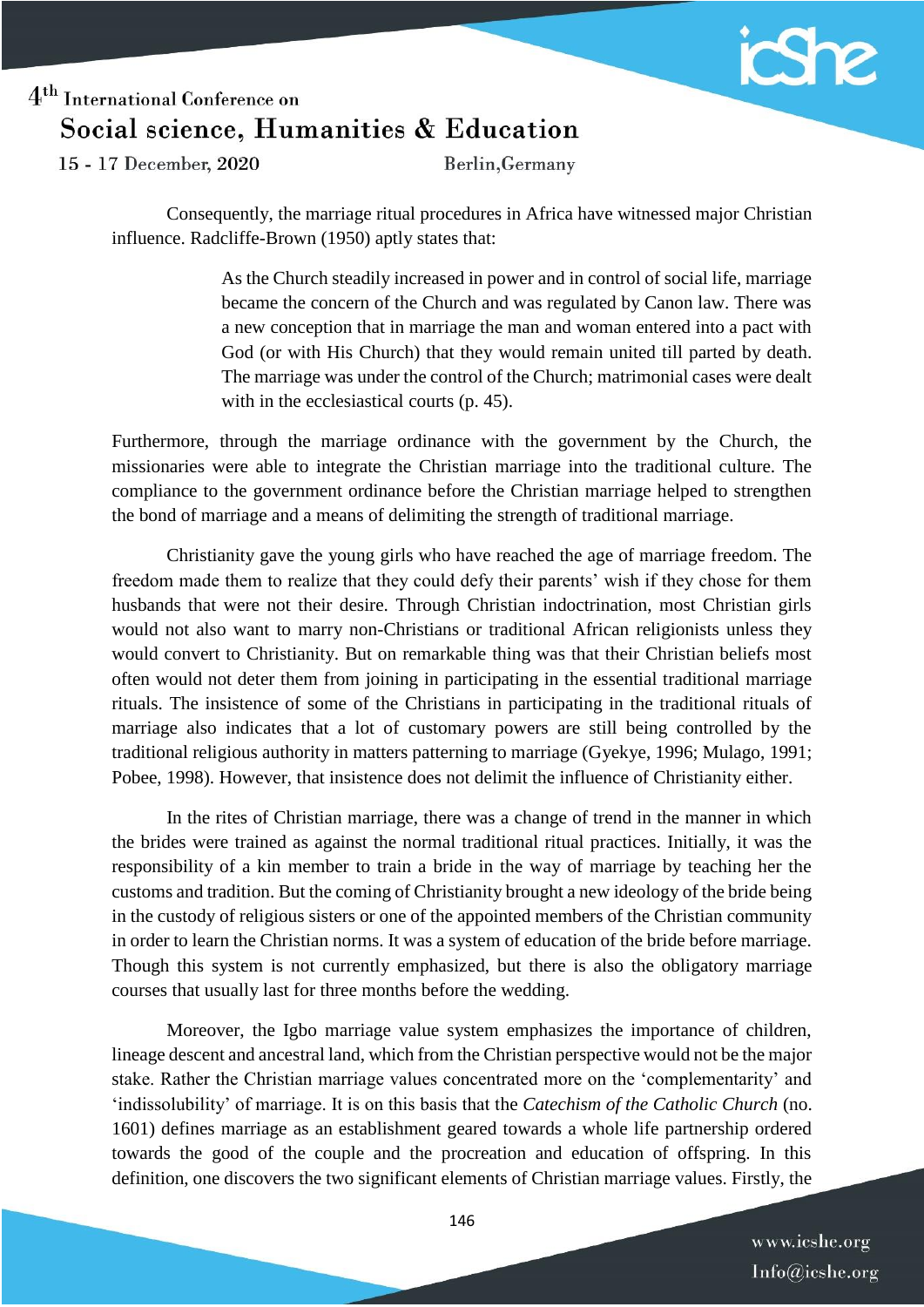

15 - 17 December, 2020

Berlin, Germany

good of the partners involved in the marriage and secondly, one sees the procreation of children as the fruit of this love (Nolte, 2020, p. 440). In view of these, Christian marriage can be explained as an establishment of partnership between a man and a woman in conformity with love of Christ, promulgated by the church for the purpose of procreation of children if God wills and for the education of the offspring.

The advent of Christianity introduced a new attitude of a husband towards his wife. It changed from the woman's subservient to the man into mutual respect for each other. The respect is not in terms of independent of each other but in terms of responsibility to each other. Marioghae and Ferguson (1965) rightly state that:

> Christian partnership means not equal rights but common responsibilities, not the wife serving the husband, nor the wife refusing to serve the husband, but both serving one another, and joining together to serve God and their neighbor; not dependence, nor independence but interdependence (p. 63).

The Second Vatican Council also made some modifications with regard to the marriage alliance. Marriage is no longer seen as a contract as was traditionally upheld; instead the Council speaks of marriage covenant which is sealed by an irrevocable personal consent (*Gaudium et Spes*, no. 48). Furthermore, the Council did not continue with the idea of projecting procreation as the most important aim of marriage as had earlier believed. Even though procreation cannot be overruled, the Council rather advocates for mutual love of the couple as the *sine qua non* of Christian marriage. The Council in fact advises the couple to cooperate courageously with the love of the creator and savior who through them expands and enriches his own family (G.S. no.50). The council stresses that marriage is not just a ceremony by which two people are legally bound together. It is a mode of worship, an expression of faith, a sign of the church's unity, and a mode of Christ's presence. The position of the church becomes clear in advocating for equal rights of the spouses through mutual love, which should define the rituals of marriage.

With the Christian notion of marriage, some scholars have argued that Christianity has brought stability to the marriage system in Africa. This position is supported by some social anthropologists like Shorter (1998) who maintains that; "while church marriages tend to be more stable, the customary marriages of Christians are notoriously unstable and are liable to end in customary divorce" (p. 93). This position however questions the efficacy of the customary rituals of marriage, which, as a result of changes in the social system seems to have weakened in strengthening the social relations. Different factors could be responsible for that such as education, cultural contacts, migration, capitalism etc. But to what extent could the argument be justified in view of the current trends associated with Christian attitudes to marriage. The basic stance was also offered by Shorter (1998) when he observes that "spouses, marrying in defiance of parental consent are unwilling to enter an indissoluble union. They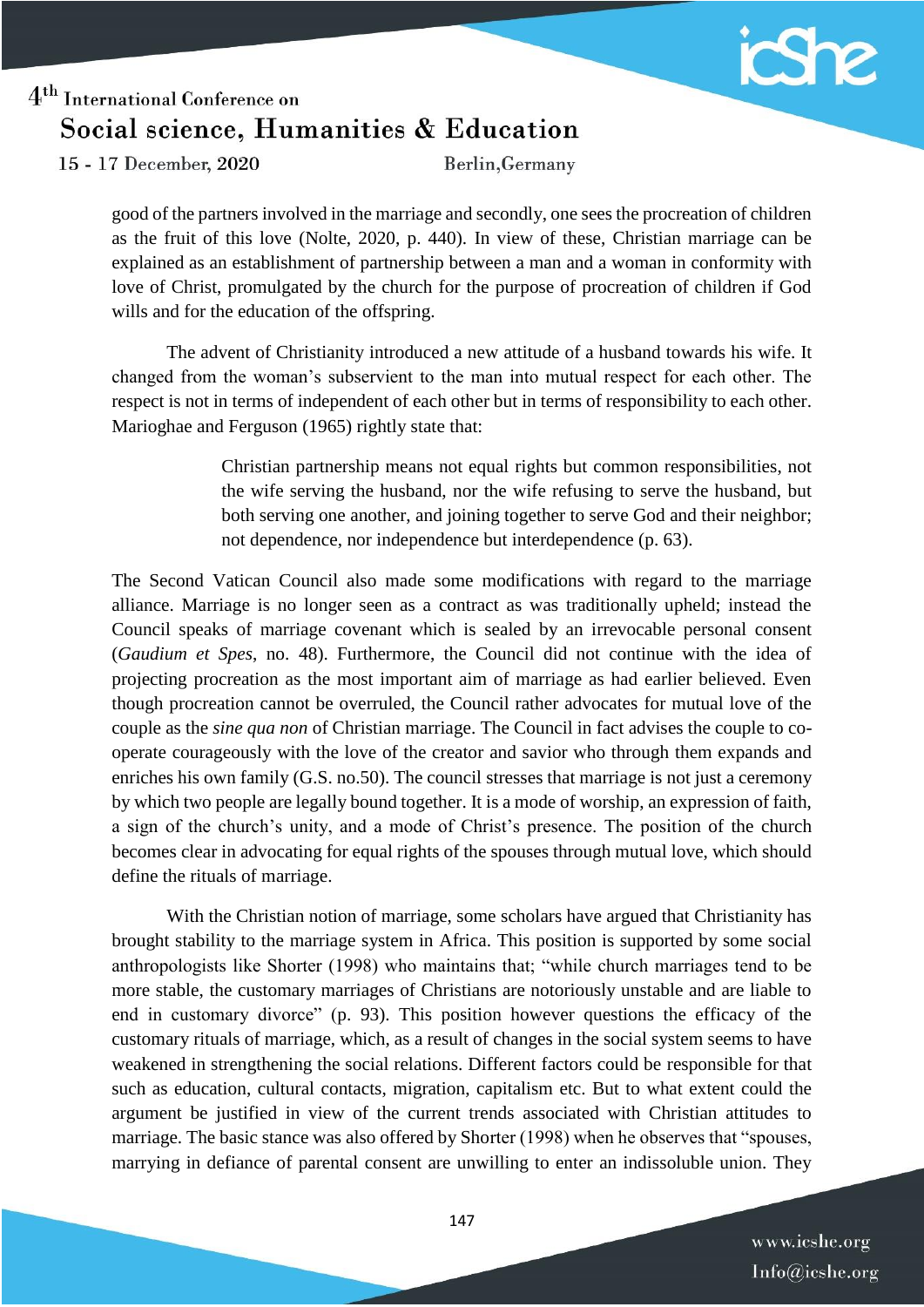

15 - 17 December, 2020

Berlin, Germany

keep their options open by remaining indefinitely in a trial situation" (p. 94). The trial situation could be placed side by side with the fact that neither the Igbo customary marriage nor the Christian marriage seems to be more binding among the people of today.

In deviance to parental consent, one could also reason that, either the Christian beliefs have made the traditional rituals non-efficacious or vice versa. Would it be said that the individuals have now failed to understand the cultural systems and their Christian beliefs. As already discussed by Shorter, many people nowadays enter what may be termed a 'test' or 'trail' marriage. As a test marriage, once their intentions are not met, they seek other alternatives which may be divorce or polygamy. And in some instances, because the marriage is not built on the consent of their parents and kin members, also delimits the chances of stability and survival as against the stance of the Christian marriage.

#### **Discussion**

The discussion in this study offers the opportunity to recap the findings and relate some of the contentious issue between Christianity and African traditional rituals. In African culture, it was the usual custom that the young women who have reached the age of marriage had to decorate themselves with ornaments, plaiting of the hair and painting of the skin. The African maidens give particular attention to their beauty in order to attract men for marriage. However, this practice has been given another connotation with the influence of Christianity. For the Christians, the emphasis is rather given on the modesty of the heart instead on the modesty of the body, which for some is quite understandable. From the Christian teaching, "Christian women and girls are modestly and becomingly clothed, and are taught to adorn their souls more than their bodies, to please the eyes of the angels rather than the eyes of men" (Missionary Annals, 1937, p. 257). The African custom being so pragmatic in nature would not be able to make judgement from the inner attitude of young men and women. Rather there are set-down principles for marriage choices in Africa, which guide their judgement. It is the belief that the kinship system through the traditional values gives the moral backing in determining the rightful partners. But with the influence of Christianity and civilization (Schapera, 1950, p. 150), people are subsumed into anonymity. And where people may know some misgivings about the other, it is not always easy to reveal because of the Christian concept that nobody is to judge the other. Again, because it is not the same prescriptions in the choices of marriage partners which traditional custom makes that Christianity upholds, it becomes even more difficult in establishing a balance (Willoughby and James, 2017, p. 7). Therefore, the belief that God has a rightful partner for everyone seems to be in conflict with the traditional beliefs where the family and clan descent play a major role.

> www.icshe.org Info@icshe.org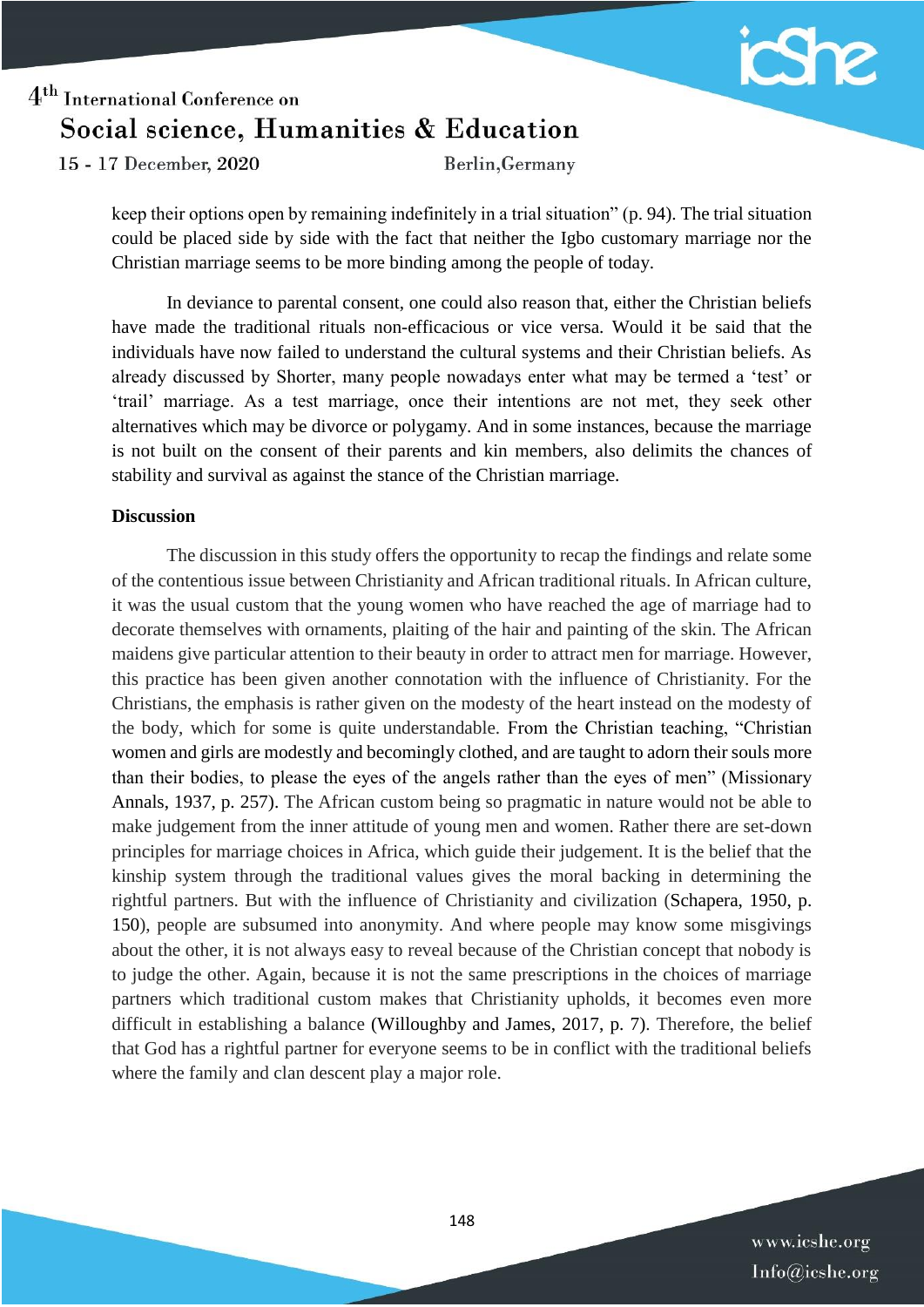

15 - 17 December, 2020

Berlin, Germany

In the early periods of missionary activities, the elders of the community usually found it difficult to renounce and abandon their traditional practices as a result of the social status they confer. As a strategy, the missionaries tried to focus on the younger people with the hope of them becoming the elders of tomorrow. A typical example of this strategy could be captured from my encounter with some missionaries that worked in the Southeastern Nigeria in the late 1950s and early 1960s during my research trip in Dublin. They are people between the ages of 85 and 92 years, who shared their experiences years back in Nigeria. One of them narrated his experiences in a town called Obollo Eke during their St. Patrick's Day celebration. He told me how they organized the youths of the town for the celebration, and by oversight the elders were ignored. It was alleged that the elders out of annoyance consulted the native rainmaker to disrupt the occasion. Unfortunately, it rained cats and dogs that they could not celebrate St. Patrick's Day that year. Though I did not ask him what he could make out from his narrative. The narrative attests to the fact that the missionary approach geared mostly towards winning over the young members of the society. The attention to the young at the expense of the old is also well articulated by Onwubiko (1991) when he remarks that:

> [The missionaries] were convinced that the future of Africans lay in the hands of the children. So to effect the desired change in culture, they thought it was better to start with the children, the fathers and adults of tomorrow. The attention paid to children was motivated by the fact that the missionaries clearly saw that the adult Africans were men and made according to traditional standards and principles. They were traditionally religious to the core and to christianise them in the light of the new and foreign social environment required to accept the Christian religion then was difficult. They were forced to turn to the children who were still tender, impressionable, menable, uninitiated and therefore pliable (p. 127).

What has become the condition of these fathers and adults of tomorrow in the present situation of cultural changes? Suppose the intentions of those fathers and adults of tomorrow might have been met, but have the children and the young of today been well integrated into the Christian faith? Could it be possible that the reverse has become the case? It may be conceivable that Africans are now witnessing a situation whereby the elders are trying to preserve the Christian norms and the younger generations are trying to embrace back the old traditional norms. Could it be said that Christianity has not offered the people the yawning they are clamoring for? This gap leaves open for further research.

> www.icshe.org Info@icshe.org

149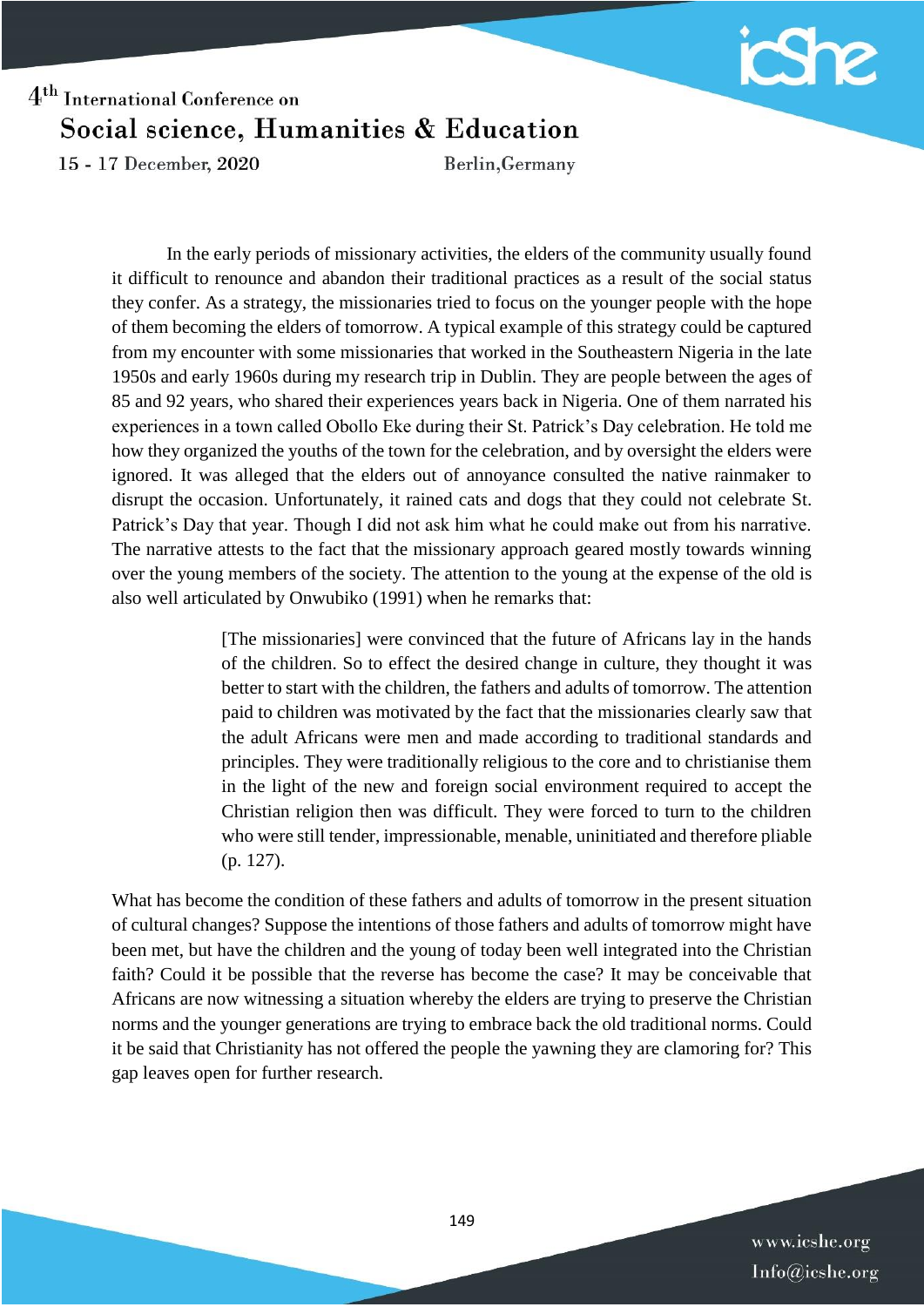

15 - 17 December, 2020

Berlin, Germany

On the other hand, just like it could be said that the missionaries did not directly abolish the traditional customs but rather imparted on their converts with the means of breaking the local customs. It could also explain what is happening in most part of Africa where most Christians play down on the native customs and at the same time unable to defend their Christian faith. Instead, they fight the traditional religionists with the perception of the 'superior' culture introduced by Christianity and at the same time they easily make submission to the traditional culture out of the fear of unknown. Could it be their eagerness to keep to their traditional beliefs and at the same time remaining Christians? This attitude was pointed out by one of the missionaries who states that "their converts, excellent though they may be in other regards, are very loth to depart from immemorial tradition […]" (Missionary Annals, 1938, p. 252). This attitude could be attributed to the failure of understanding the essential message of the Christian Gospel. It is evident that in the fight for superiority, the said-Christians usually forget the essential teachings of the Gospel and how they could be related to the cultural environment. This understanding suggests why cultural integration is important in any cultural transformation. It entails a mutual relationship between the Christian faith and the traditional culture, which enriches both the faith and the indigenous culture of the people (Nwaogaidu, 2016, p. 205). That will finally make possible the interaction between the indigenous rituals and Christian ritual practices of marriage.

#### **References**

- Eboh, S. O. (1993). *The gospel of Christ and African culture: Ozo title institution in Igboland (Nigeria)*. Munich: African University Studies.
- Ajayi, J. F. A. (1965). *Christian missions in Nigeria 1841-1899: The making of a new elite*. London: Longmans.
- Ayandele, E. A. (1966). *The missionary impact on modern Nigeria 1842-1914: A political and social analysis*. London: Longmans.
- Catechism of the Catholic Church (1994): Vatican City: *Libreria Editrice Vaticana.*
- Clarke, P. B. (1980). 'The methods and ideology of the Holy Ghost Fathers in Eastern Nigeria 1885-1905'. In: Kalu, O. U. (ed.): *The history of Christianity in West Africa*. Essex UK: Longmans, pp. 36-75.
- CSSp Archives (1900): *Lejeune to Ledochowzki*. Boîte 192, Dossier B (II), 15<sup>th</sup> November 1900.
- CSSp Archives (1927): Shanahan, *'Relatio Extra Ordinaria'* 14th September 1927, 554/B/VIII.
- Eboh, S. O. (1993). *The gospel of Christ and African culture: Ozo title institution in Igboland (Nigeria)*. Munich: African University Studies.
- Ekechi, F. K. (1972). *Missionary enterprise and rivalry in Igboland 1857-1914*. London: Frank Cass.

Eller, J. D. (2007). *Introducing anthropology of religion*, New York: Routledge.

Gyekye, K. (1996). *African cultural values: an introduction* Accra: Sankofa Publishing Company.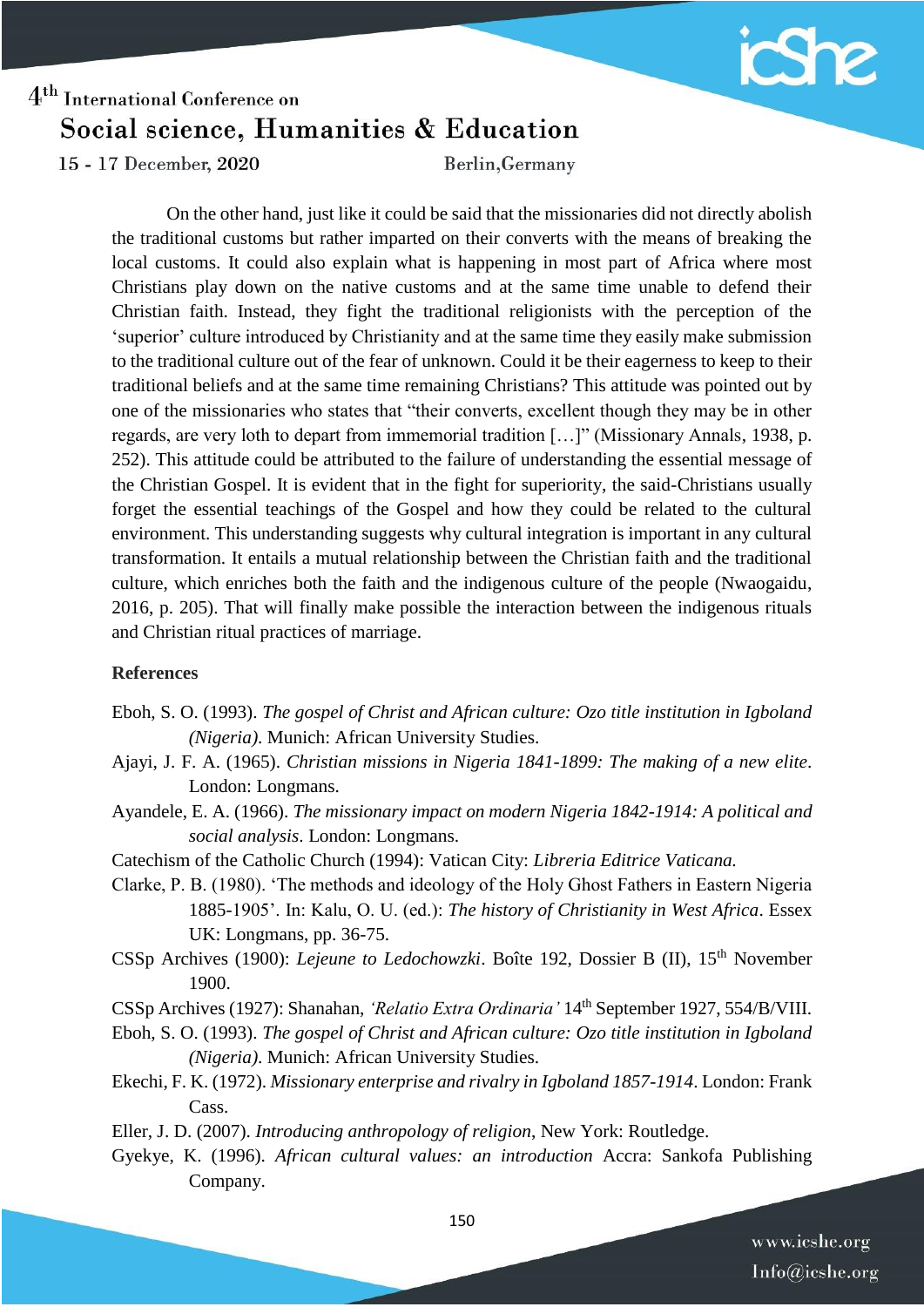

15 - 17 December, 2020

Berlin, Germany

Jordan, J. (1971). *Bishop Shanahan of Southern Nigeria*. Dublin: Elo Press.

Keesing, R. M. (1981). *Cultural anthropology: A contemporary perspective*, (2<sup>nd</sup> ed.). Holt, Rinehard & Winston: CBS College Publishing.

Lévi-Strauss, C. (1969). *The elementary structures of kinship* (edited by Needham, R. and translated by Bell, J. H. & von Sturmer, J. R.). Boston: Beacon Press.

Marioghae, M. & Ferguson, J. (1965): *Nigeria under the cross*. London: The Highway Press.

*Missionary Annals* XIX (11), November, 1937. Kimmage, Dublin: Holy Ghost Fathers.

Missionary Annals XX, (11), November, 1938. Kimmage, Dublin: Holy Ghost Fathers.

Mulago, V. (1991). 'African traditional religion and Christianity'. In Olupona, J. K. (Ed.). *African traditional religions in contemporary society.* New York: Paragon House.

Nolte, I. (2020). 'At least I am married: Muslim-Christian marriage and gender in southwest Nigeria'. *Social anthropology/Anthropologie sociale* 28 (2): 435-450.

Nwaogaidu, J. C. (2013). *Globalization and social inequality: An empirical study of Nigerian society*. Muenster: LIT Verlag.

Nwaogaidu, J. C. (2016). *Jesus Christ – truly God and truly Man: Towards a systematic dialogue between Christology in Africa and Pope Benedict XVI's Christological conception*. Muenster: LIT Verlag.

Okorocha, C. C. (1987). *The meaning of religious conversion in Africa: The case of the Igbo of Nigeria*. Aldershot: Avebury.

Onuh, C. O. (1992). *Christianity and the Igbo rites of passage: The prospects of inculturation*. Frankfurt: Peter Lang.

Onwubiko, O. A. (1991). *African thought, religion & culture*. Enugu: Snaap Press.

Onwuejeogwu, A. M. (1981). *An Igbo civilization: Nri kingdom and hegemony*. London: Ethnographica Ltd.

Paris, P. J. (1995). *The spirituality of African peoples: The search for a common moral discourse*. Minneapolis: Fortress Press.

- Parratt, J. (1995). *Reinventing Christianity: African theology today*. Cambridge: Wm. B. Eerdmans.
- Pobee, J. (1998). *West Africa: Christ would be an African too*. Geneva: WCC Publications.

Radcliffe-Brown, A. R. (1950). 'Introduction'. In: Radcliffe-Brown, A. R. and Forde, Daryll (eds.): *African systems of kinship and marriage*. London: Oxford University Press, pp. 1-85.

- Rambo, L. R. (1993). *Understanding religious conversion*. New Haven and London: Yale University Press.
- Roe, Patrick C.S.Sp. (1989): *A Study in the charism of apostleship: The case of Bishop Joseph Shanahan C.S.Sp*. Thesis: Degree Licence in Sacred Theology, Mission Studies.
- Schapera, I. (1950). 'Kinship and marriage among the Tswana'. In: Radcliffe-Brown, A. R. and Forde, D. (Eds.) *African systems of kinship and marriage,* pp. 140-165. London: Oxford University Press.